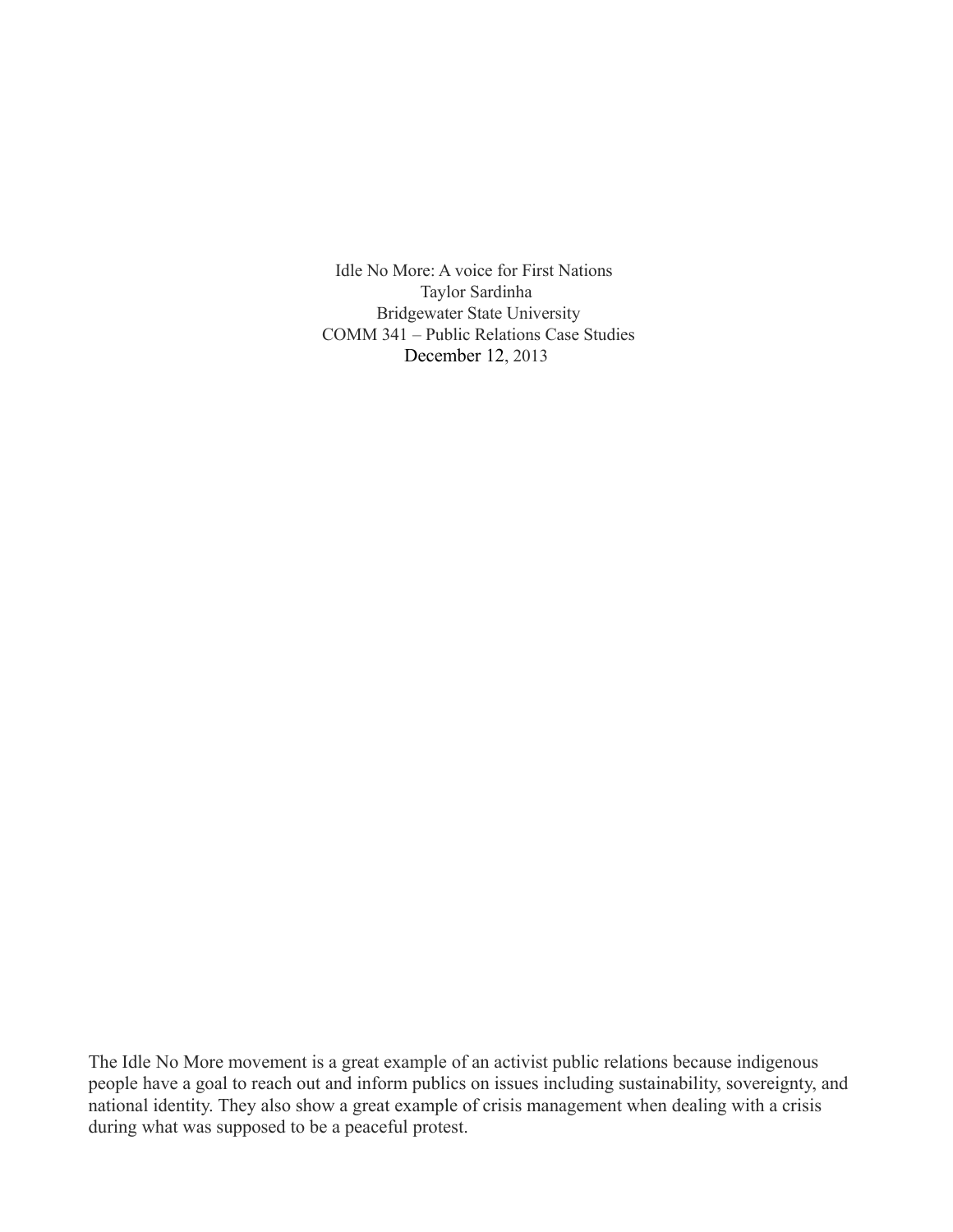The Idle No more Movement is a prime example of activist public relations and shows a great example dealing with crisis management with the push for indigenous populations to inform people on issues such as; sustainability, sovereignty, and national identity. After learning about the Idle No more Movement we get to see how important activist public relations and crisis management is to public issues campaigns. "The Idle No More campaign, which has seen mass protest, blockades and solidarity actions across the world, was sparked by changes to the treaty rights of First Nations people. These include easing regulations on the commercial leasing of reservation lands, many of which are already suffering from polluting industry such as the tar sands." (New Internationalist. 2013.) On November 29th, 2012 the first nations got across Canada got a voice, and this means the Idle No more Movement was founded. "Idle No More was started by four First Nations women as a peaceful Canadian grassroots protest against the passage of C-45, a bill that dilutes tribal sovereignty and environmental protection." (activistpr.com.) With a number of political actions, strikes, and various other activist movements Idle no More Movement aimed to inform and change the laws regarding sustainability, sovereignty, and national identity. Indigenous populations were taken from their homes, and children were not entitled to land that was supposed to be to them. The Idle No More movement wanted the indigenous populations to have back their land and what was originally theirs, instead of the land being used for using the land and all of its resources up.

After looking up information movement, the information included all being great examples of activist public relations. And With seeing the results is how we see it is such an important aspect activist public relations is to public issues campaigns. According to the activist P. R website The biggest voice of the movement was that of "Theresa Spence, Attawapiskat First Nation Chief, who went on a six-week hunger strike to force a meeting with Canadian Prime Minister Stephen Harper about indigenous treaty violations." Considering activist public relations includes protesting as apart of its concentration, there is one the first good activist public relations action by the First Nation chief. Since after 6 week, which is not too bad she finally got her short term goal of meeting with the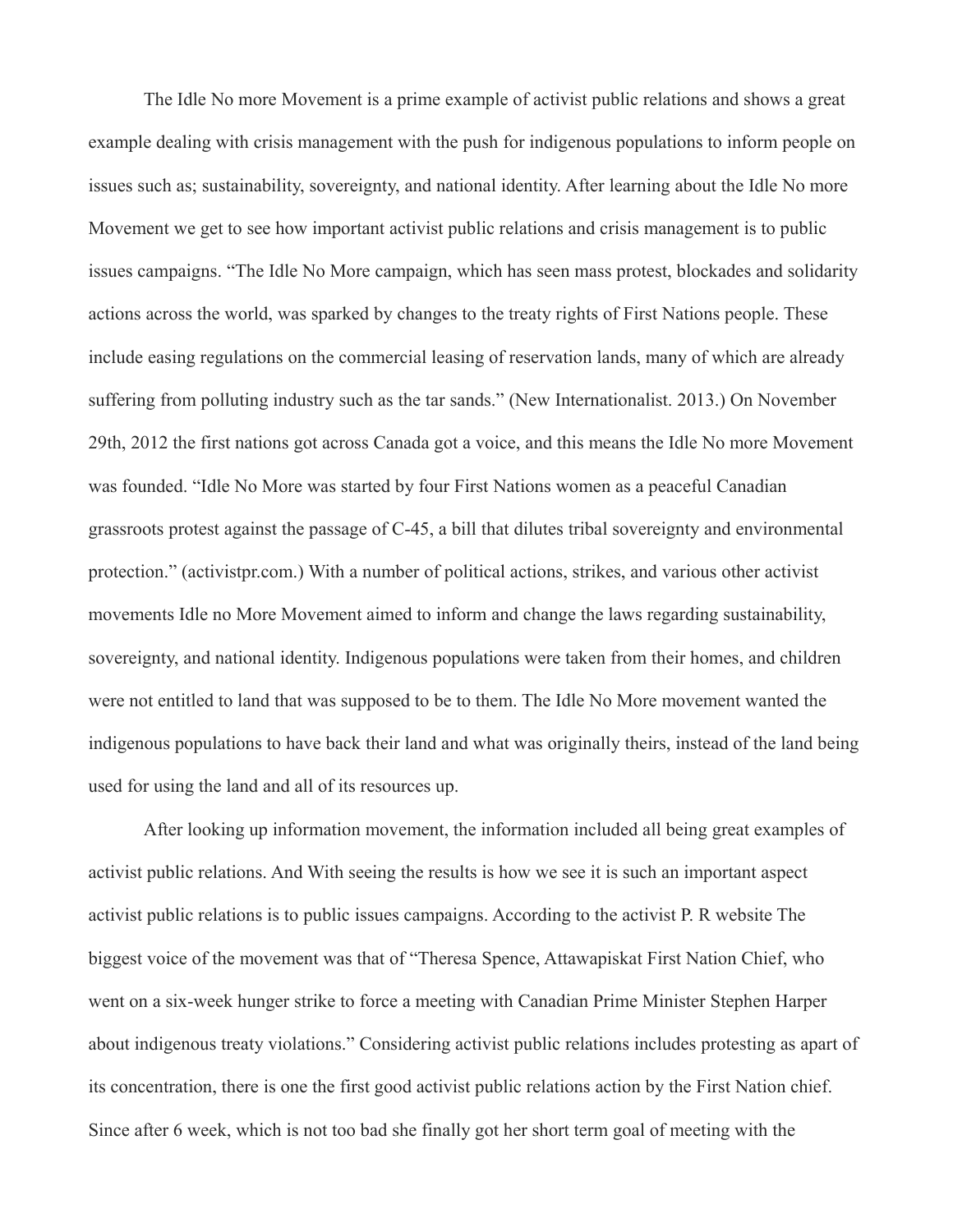Canadian prime minister. The same website also tells us that these indigenous people want to show the world that Canada is more than just " an extraction pit for the world." These people wanted their land that they deserved, and they needed a way for the world to also become aware of the situation and start making decisions in favor of the environment and the indigenous populations. As with all good public relations campaigns the RACE method had to have been implemented. They had to Research what was going on to the lands, and how it was affecting the environment, and the people who the land belonged to in the first place. They then had to analyze that research and decide what actions they had to take in order to make a difference and reach the goals and missions they had for the movement. The leaders then must have known the best way to make a difference is by allowing people everyone to be knowledgeable on the situation, and with the knowledge they can make better choice and decisions based on way to help save the land. Communication the C in the RACE model was the the biggest used tool since the communicating is the number one resource in an activist movement. Another great way the movement decided to communicate and was also connected to strategic communications was by embracing social media and using online interactivity strategies. (activistpr.com.) Although the movement is still ongoing with protests they have been evaluating their results and deciding where they must get better and ways they can improve and get more people involved and in return getting more people to be knowledgeable and get them aiming for the same goals and missions as the idle no more movement. According to the Idle No more Website and facebook the mission that the movement is aiming towards is; "TO Support and encourage grassroots to create their own forums to learn more about Indigenous rights and our responsibilities to our Nationhood via teach-ins, rallies and social media.•Build relationships and create understanding with allies across Canada.

•Take steps to contribute to building relationships with international agencies such as the UN to raise awareness to the conditions Indigenous people have been subjected to and assert our sovereignty in the international arena.•Acknowledge and honor the hard work of all grassroots people who have worked, and continue to work towards these goals – you are our inspiration." The Facebook was filled with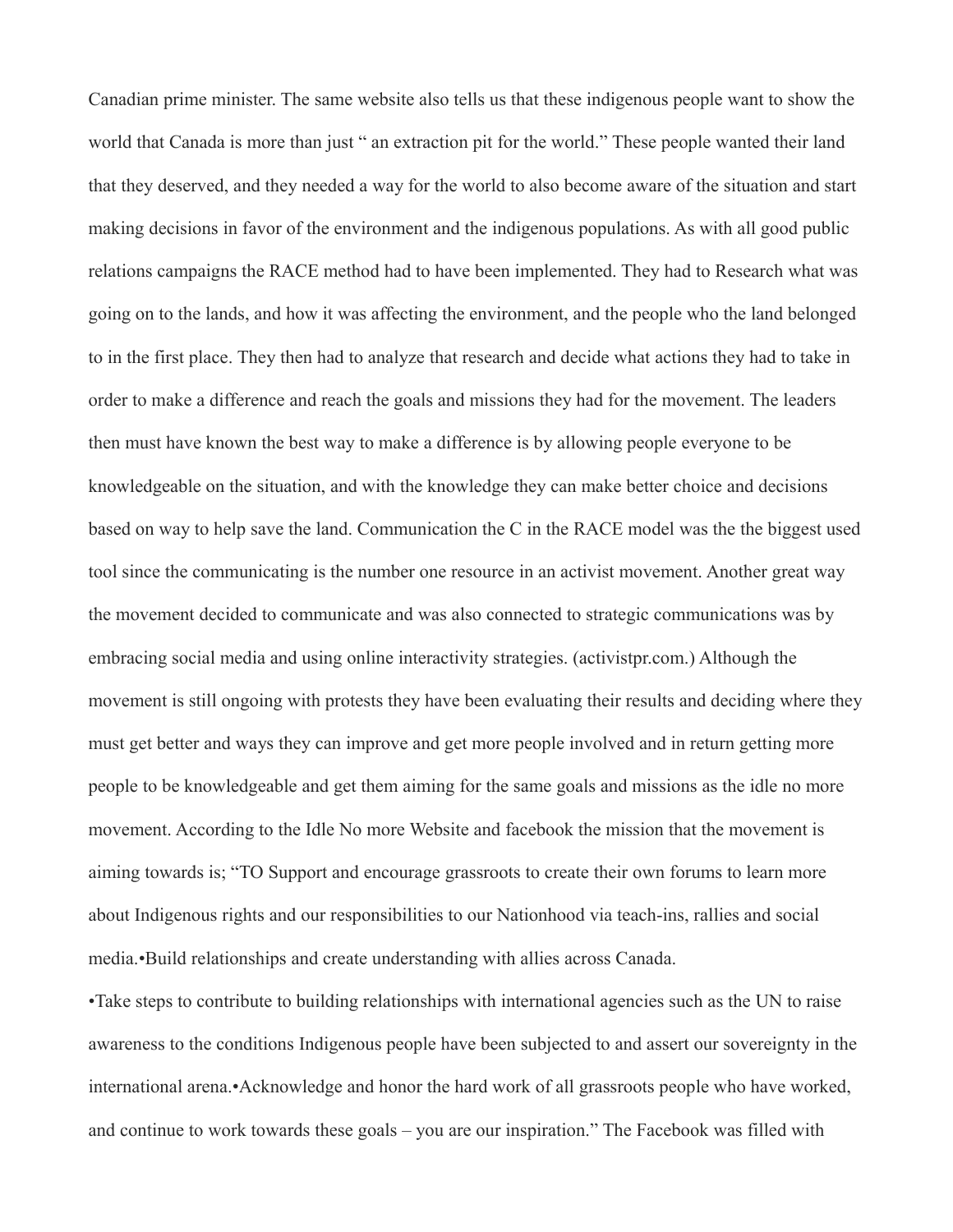people extremely interested in the movement, and constantly involved.

More recently in October the Idle No more Movement began a peaceful protest against gas exploration in New Brunswick, Canada. The protest was suddenly turned much more violent than the protestors of Idle No More are used too, when police dressed in military attire came at the protestors with pepper spray and rubber bullets. The violence went as far as police vehicles being torched and 40 protestors arrested. Due to this issue crisis management had to come in affect to correct and make the issue better, especially since the Idle No More Movement is known for being peaceful in getting their message across. According to CA.News.Yahoo.com this "Anti- fracking clash could lead to Idle No More`s next big moment." This big moment is expected to be much more peaceful, and guaranteed without violence. The Idle No More website has many protests lined up for this "big moment" and the organization says "...In attempts to alleviate the crisis we can predict these protests will be much more peaceful and chaotic." Crisis Management needed to show the public that violent protesting is not what they do, and they just want to peacefully get their message out on the importance of sustainability, sovereignty, and national identity. Social media also played a big part in all of this as well as many crisis management situations. In the hours after the chaos broke out in Canada people took to social media on what had happened spreading the negative image of the Idle No More Movement, however the movement also took too social media in assuring their publics that this would not happen again.

Crisis management is extremely important to any type of public relations because no matter how it may happen, issues come up with organizations, and crisis management must come in and handle the issue as soon as possible. The longer the crisis goes, the more damage it will do to the organization. Especially now with social media everything gets out to people much faster thus fixing the issue must be just as fast. Take the issue with the Idle No More Movement, immediately after people were tweeting about the chaos that occurred, making it known to people everywhere that they had a violent and chaotic protest, which gives them a negative image... not good for gaining followers, which is a very big and important aspect of activist PR.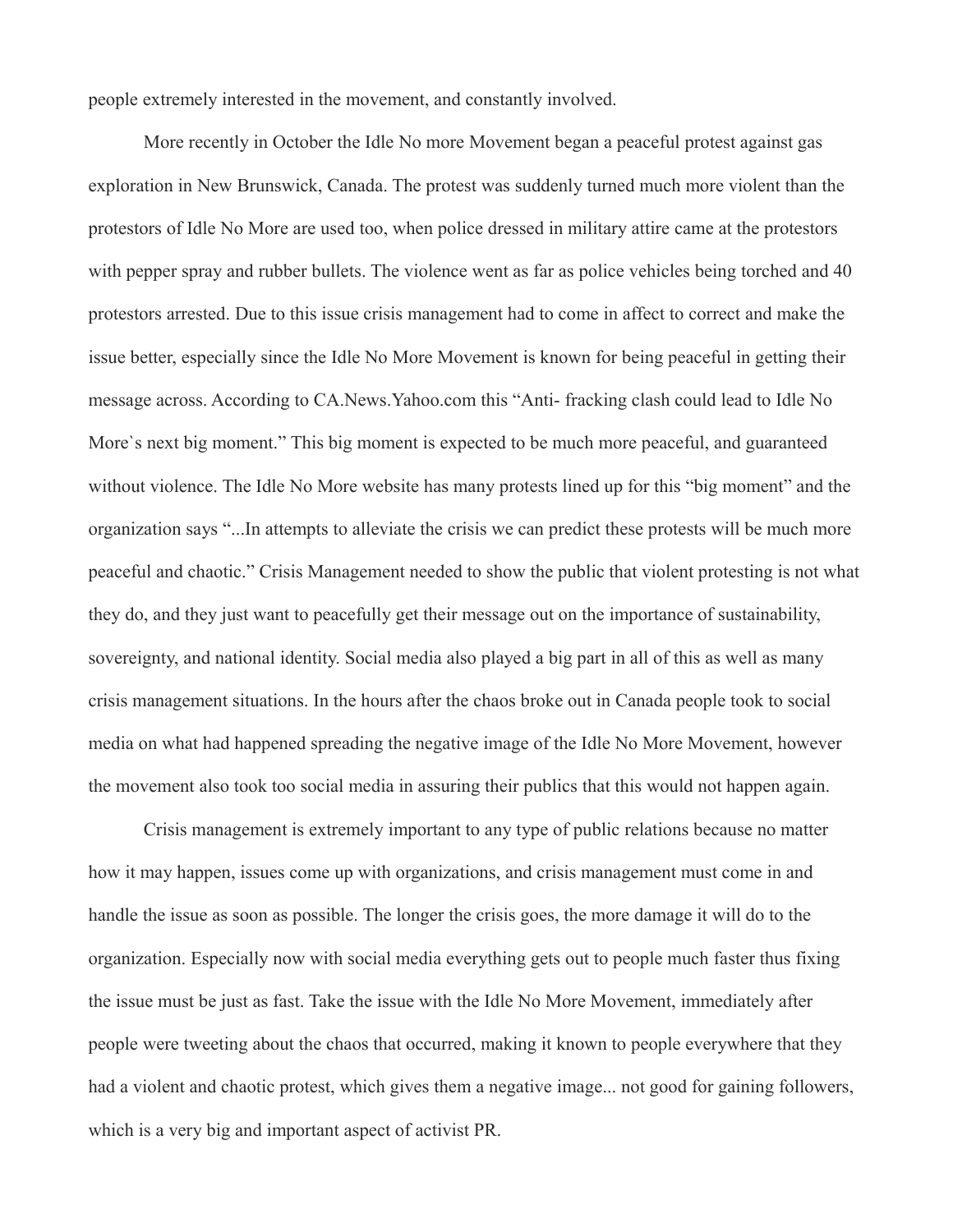In my opinion the campaign is very successful and the activist actions they take are very crucial and make a difference in the results that they get. I think this is very important to public campaign issues because it is a peaceful way to in a way let people make their own decisions but by being informed they tend to make much better and conscious decisions. Thus crisis management is also very important to have and practice to keep the campaign so successful, and assure their publics know they are a peaceful group that just wants to inform people on issues dealing with sustainability, sovereignty, and national identity.